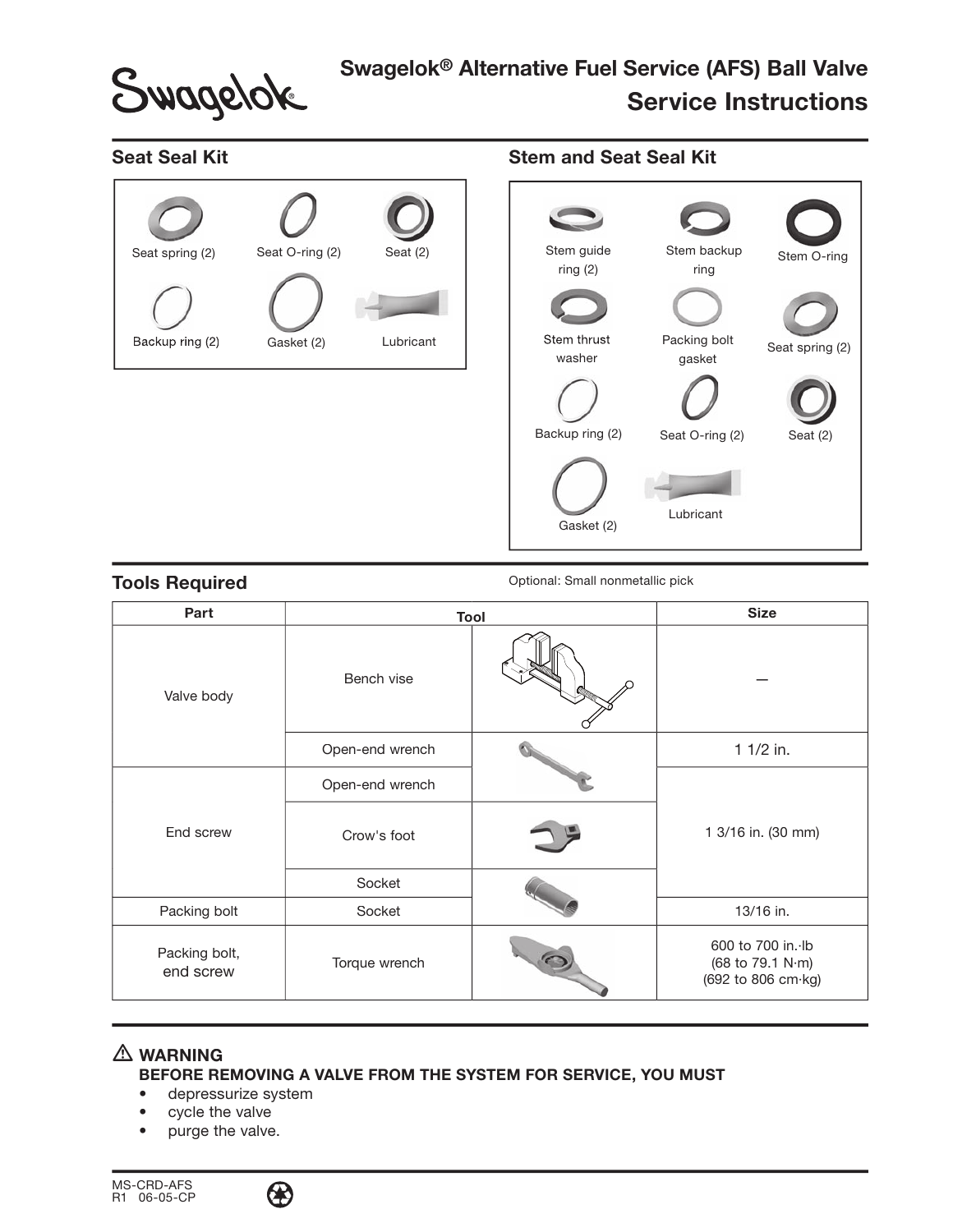Refer to the Fig. 1 while following these instructions. Complete the maintenance on one end screw assembly before proceeding to the other end screw assembly.

#### **Disassembly**

#### Seat Seal Disassembly

- 1. Remove the valve from the system. Actuate the handle to the OPEN position.
- 2. Place the valve in a vise or use a 1 1/2 in. wrench to hold the body.
- 3. Loosen and remove one end screw assembly from the body.
- 4. Remove the seat, seat O-ring, seat backup ring, seat gland, seat spring, and end screw gasket from the end screw. (The use of a small, nonmetallic pick or similar tool is optional.) Discard all removed components except the seat gland and end screw. Proceed to Reassembly if not replacing stem seal components.

#### Stem Seal Disassembly

- 5. Actuate the handle to the CLOSED position.
- 6. Remove the handle set screw and handle and set aside.
- 7. Remove the ball and set aside.
- 8. Loosen and remove the packing bolt and packing bolt gasket from valve body. Remove the packing bolt gasket from the packing bolt and discard the packing bolt gasket.
- 9. Remove the stem assembly from the packing bolt.



10. Remove the stem guide rings, stem backup ring, stem O-ring, and stem thrust washer from stem and discard.

#### Reassembly

1. Clean all lubricant and contaminants from the seat gland, end screw, packing bolt, stem, and ball.

#### Stem Seal Reassembly

- 2. Apply a thin film of the provided lubricant to the stem thrust washer, stem O-ring, stem backup ring, and stem guide rings.
- 3. Place the stem thrust washer, stem O-ring, stem backup ring, and stem guide rings onto the stem. Note: The chamfer on the stem backup ring should point up.
- 4. Insert the stem assembly into the packing bolt.

 Note: Be careful not to pinch the stem assembly components when inserting into the packing bolt.

- 5. Place the packing bolt gasket on the packing bolt.
- 6. Place packing bolt in valve body and torque to 600 to 700 in.·lb (68 to 79.1 N·m) (692 to 806 cm·kg).
- 7. Lubricate the ball with the supplied lubricant. Place the ball into the body by aligning the ball slot with the stem tang.

 Note: Verify the ball and stem are aligned correctly by actuating the valve.

#### Seat Seal Reassembly

- 8. Apply a thin film of the provided lubricant to the seat, seat O-ring, backup ring, and seat gland.
- seat O-ring, and seat into the end screw as shown.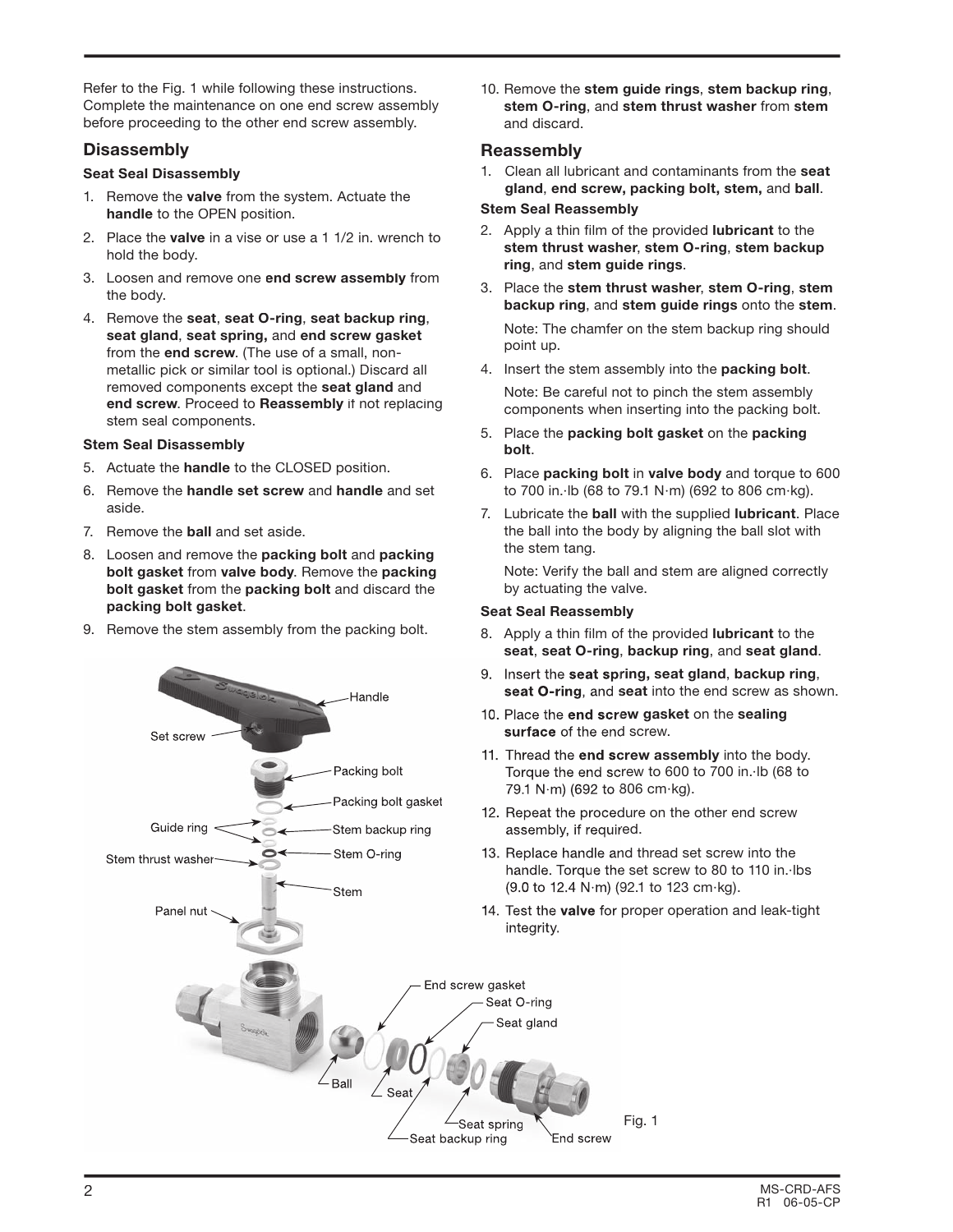# Locking Bracket Kit



# Tools Required



- 1. Loosen the set screw in the handle. Fig. 2
- 2. Remove the handle.



3. Place the bottom bracket on the valve aligning the cut out in the bracket with the notch on the valve. Fig. 3.



4. Turn the handle upside down and place the top bracket on the base of the handle aligning the cut out in the bracket with the notch on the handle. Fig. 4



5. Holding the top bracket against the handle, turn the handle right side up and place the handle on the valve stem, aligning the stem flat and set screw. Fig. 2.

Note: The **padlock hole** in the top bracket must align with either one of the padlock holes in the bottom bracket for proper operation (Fig 5). If the holes do not align properly, remove the handle and repeat steps 3 through 5.



- 6. Thread the set screw into the handle and tighten to 80 to 110 in.·lb (9.0 to 12.4 N·m) (92 to 127 cm·kg).
- 7. Test the **valve** for proper operation.